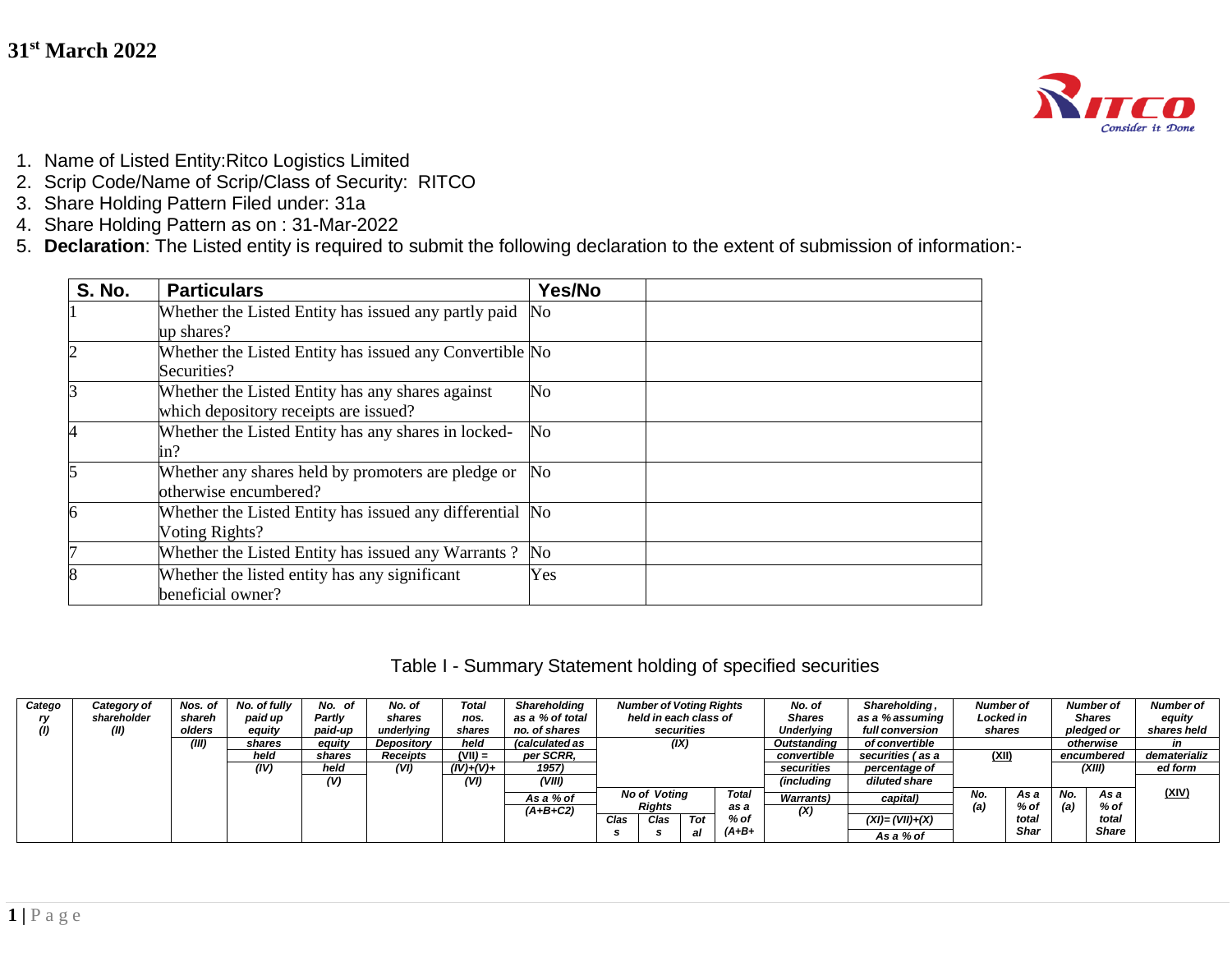

|                 |                                                  |     |           |  |                    | eg:<br>$\chi$ | eg:y |                      | C           |          | $(A+B+C2)$ |   | es<br>held<br>(b) |   | s held<br>(b) |                |
|-----------------|--------------------------------------------------|-----|-----------|--|--------------------|---------------|------|----------------------|-------------|----------|------------|---|-------------------|---|---------------|----------------|
| $\mathbf{A}$    | Promoter $& 7$<br>Promoter<br>Group              |     | 1787661 0 |  | 178766 73.04<br>18 | 17870<br>6618 |      | 766<br>18            | 178 73.04 0 |          | 73.04      | n | $\bf{0}$          |   |               | 17876618       |
| $\mathbf{B}$    | Public                                           | 580 | 6600000 0 |  | 660000 26.96       | 66000<br>000  |      | 000                  | 660 26.96 0 |          | 26.96      |   | Ю                 |   |               | 6600000        |
| $\overline{C}$  | Non<br>Promoter-<br>Non Public                   |     |           |  | ∩                  | n             |      | O                    |             | O        |            |   | 0                 | n | $\Omega$      | $\overline{0}$ |
| $\overline{C1}$ | <b>Shares</b><br>underlying<br><b>DRs</b>        |     |           |  |                    | O             |      | 0                    |             | $\bf{0}$ |            |   | $\Omega$          |   |               | 0              |
| C <sub>2</sub>  | Shares held 0<br>by<br>Employee<br><b>Trusts</b> |     |           |  |                    | 0             |      | O                    |             | 0        |            |   | $\Omega$          |   |               | $\overline{0}$ |
|                 | Total                                            | 587 | 2447661 0 |  | 244766 100<br>18   | 24470<br>6618 |      | 244 100<br>766<br>18 |             | $\bf{0}$ | 100        |   | $\bf{0}$          |   |               | 24476618       |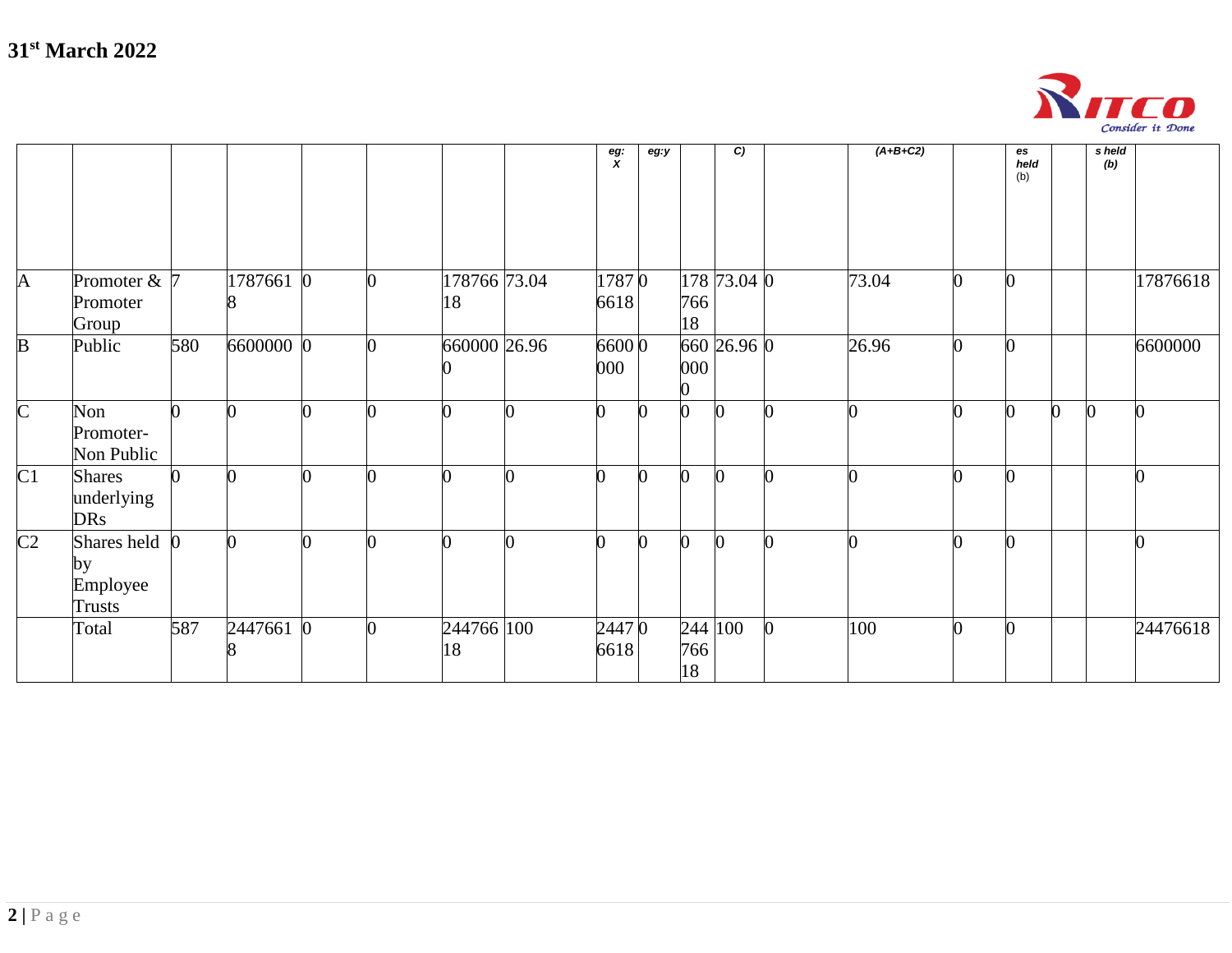

|   | <b>Category &amp; Name</b> | PAN                           | No. of | No. of  | Partly                    | Nos. of          | <b>Total</b> | <b>Sharehol</b> |              |                            |       | <b>Number of Voting Rights held in</b> | No. of             | Shareholdin                                    | <b>Number of</b> |            |     | <b>Number of</b> | <b>Number of</b> |
|---|----------------------------|-------------------------------|--------|---------|---------------------------|------------------|--------------|-----------------|--------------|----------------------------|-------|----------------------------------------|--------------------|------------------------------------------------|------------------|------------|-----|------------------|------------------|
|   | of the                     | (III)                         | shareh | fully   | paid-up                   | shares           | nos.         | ding %          |              | each class of securities   |       |                                        | <b>Shares</b>      | $g$ , as a $%$                                 |                  | Locked in  |     | <b>Shares</b>    | equity           |
|   | <b>Shareholders</b>        |                               | older  | paid    | equity                    | underlying       | shares       | calculate       |              |                            | (X)   |                                        | <b>Underlying</b>  | assuming                                       |                  | shares     |     | pledged or       | shares held      |
|   | (1)                        |                               | (III)  | up      | shares                    | Depository       | held         | d as per        |              |                            |       |                                        | <b>Outstanding</b> | full                                           |                  | (XII)      |     | otherwise        | in               |
|   |                            |                               |        | equity  | held                      | <b>Receipts</b>  | $(VII =$     | SCRR,           |              |                            |       |                                        | convertible        | conversion                                     |                  |            |     | encumbered       | dematerializ     |
|   |                            |                               |        | share   | $\overline{(\mathsf{V})}$ | $\overline{(V)}$ | $IV+V+VI)$   | 1957            |              |                            |       |                                        | securities         | of                                             |                  |            |     | (XIII)           | ed form          |
|   |                            |                               |        | s held  |                           |                  |              |                 |              | <b>No of Voting Rights</b> |       | <b>Total as</b>                        | (including         | convertible                                    | No.              | As a       | No. | As a             | (XIV)            |
|   |                            |                               |        | (IV)    |                           |                  |              | As a % of       |              |                            |       | a % of                                 | <b>Warrants)</b>   | securities                                     | (a)              | $%$ of     | (a) | $%$ of           |                  |
|   |                            |                               |        |         |                           |                  |              | $(A+B+C2)$      |              |                            |       | <b>Total</b>                           | (X)                | $\overline{as}$ as                             |                  | total      |     | total            |                  |
|   |                            |                               |        |         |                           |                  |              | (VIII)          | <b>Class</b> | Class                      | Tot   | <b>Voting</b>                          |                    | percentage<br>of diluted                       |                  | Shar       |     | share<br>s held  |                  |
|   |                            |                               |        |         |                           |                  |              |                 | x            | Y                          | al    | rights                                 |                    | share                                          |                  | es<br>held |     |                  |                  |
|   |                            |                               |        |         |                           |                  |              |                 |              |                            |       |                                        |                    | capital)                                       |                  | (b)        |     | (b)              |                  |
|   |                            |                               |        |         |                           |                  |              |                 |              |                            |       |                                        |                    | $(XI) =$                                       |                  |            |     |                  |                  |
|   |                            |                               |        |         |                           |                  |              |                 |              |                            |       |                                        |                    |                                                |                  |            |     |                  |                  |
|   |                            |                               |        |         |                           |                  |              |                 |              |                            |       |                                        |                    | $\frac{(VII)+(X) \text{ as a}}{\% \text{ of}}$ |                  |            |     |                  |                  |
|   |                            |                               |        |         |                           |                  |              |                 |              |                            |       |                                        |                    | $A+B+C2$                                       |                  |            |     |                  |                  |
|   |                            |                               |        |         |                           |                  |              |                 |              |                            |       |                                        |                    |                                                |                  |            |     |                  |                  |
|   | Indian                     |                               |        |         |                           |                  |              |                 |              |                            |       |                                        |                    |                                                |                  | 0          |     |                  |                  |
| a | Individuals/Hi             |                               | 6      | 137180  |                           |                  | 137186 56.05 |                 | 137180       |                            |       | 137 56.05                              |                    | 56.05                                          |                  | $\Omega$   |     |                  | 13718698         |
|   | ndu undivided              |                               |        | 698     |                           |                  | 98           |                 | 698          |                            | 186   |                                        |                    |                                                |                  |            |     |                  |                  |
|   |                            |                               |        |         |                           |                  |              |                 |              |                            |       |                                        |                    |                                                |                  |            |     |                  |                  |
|   | Family                     |                               |        |         |                           |                  |              |                 |              |                            | 98    |                                        |                    |                                                |                  |            |     |                  |                  |
|   | Man Mohan                  | AAA                           |        | 889860  |                           |                  | 889866 36.36 |                 | 889860       |                            |       | 889 36.36                              |                    | 36.36                                          | 0                | 0          |     |                  | 8898668          |
|   | Pal Singh                  | PC36                          |        | 68      |                           |                  |              |                 | 68           |                            | 866   |                                        |                    |                                                |                  |            |     |                  |                  |
|   |                            |                               |        |         |                           |                  |              |                 |              |                            |       |                                        |                    |                                                |                  |            |     |                  |                  |
|   | Chadha                     | 56J                           |        |         |                           |                  |              |                 |              |                            |       |                                        |                    |                                                |                  |            |     |                  |                  |
|   | Sanjeev                    | AAA                           |        | 477950  |                           |                  | 477953 19.53 |                 | 477950       |                            |       | 477 19.53                              | 0                  | 19.53                                          | 0                | O          |     |                  | 4779530          |
|   |                            |                               |        |         |                           |                  |              |                 |              |                            |       |                                        |                    |                                                |                  |            |     |                  |                  |
|   | Kumar                      | <b>PE47</b>                   |        | 30      |                           |                  |              |                 | 30           |                            | 953   |                                        |                    |                                                |                  |            |     |                  |                  |
|   | Elwadhi                    | 54B                           |        |         |                           |                  |              |                 |              |                            |       |                                        |                    |                                                |                  |            |     |                  |                  |
|   | Manmohan                   | AAD <sup>1</sup>              |        | 39000 0 |                           |                  | 39000        | 0.16            | 390000       |                            |       | 390 0.16                               |                    | 0.16                                           |                  |            |     |                  | 39000            |
|   |                            |                               |        |         |                           |                  |              |                 |              |                            |       |                                        |                    |                                                |                  |            |     |                  |                  |
|   | Singh Chadha HM2           |                               |        |         |                           |                  |              |                 |              |                            | 00    |                                        |                    |                                                |                  |            |     |                  |                  |
|   |                            |                               |        |         |                           |                  |              |                 |              |                            |       |                                        |                    |                                                |                  |            |     |                  |                  |
|   | Huf                        | 652P                          |        |         |                           |                  |              |                 |              |                            |       |                                        |                    |                                                |                  |            |     |                  |                  |
|   | Roma                       | $\mathbf A\mathbf B\mathbf G$ |        | 500     | $\Omega$                  |                  | 500          | n               | 500          | $\Omega$                   | 500 0 |                                        |                    |                                                |                  |            |     |                  | 500              |
|   | Wadhwa                     | <b>PW65</b>                   |        |         |                           |                  |              |                 |              |                            |       |                                        |                    |                                                |                  |            |     |                  |                  |
|   |                            |                               |        |         |                           |                  |              |                 |              |                            |       |                                        |                    |                                                |                  |            |     |                  |                  |
|   |                            | 41H                           |        |         |                           |                  |              |                 |              |                            |       |                                        |                    |                                                |                  |            |     |                  |                  |
|   | Shyam                      | <b>AAD</b>                    |        | 500     | $\boldsymbol{0}$          |                  | 500          | $\overline{0}$  | 500          | $\overline{0}$             | 500 0 |                                        |                    |                                                | ∩                | O          |     |                  | 500              |
|   |                            |                               |        |         |                           |                  |              |                 |              |                            |       |                                        |                    |                                                |                  |            |     |                  |                  |
|   | Sunder                     | <b>PE33</b>                   |        |         |                           |                  |              |                 |              |                            |       |                                        |                    |                                                |                  |            |     |                  |                  |
|   | Elwadhi                    | 91F                           |        |         |                           |                  |              |                 |              |                            |       |                                        |                    |                                                |                  |            |     |                  |                  |

## Table II - Statement showing shareholding pattern of the Promoter and Promoter Group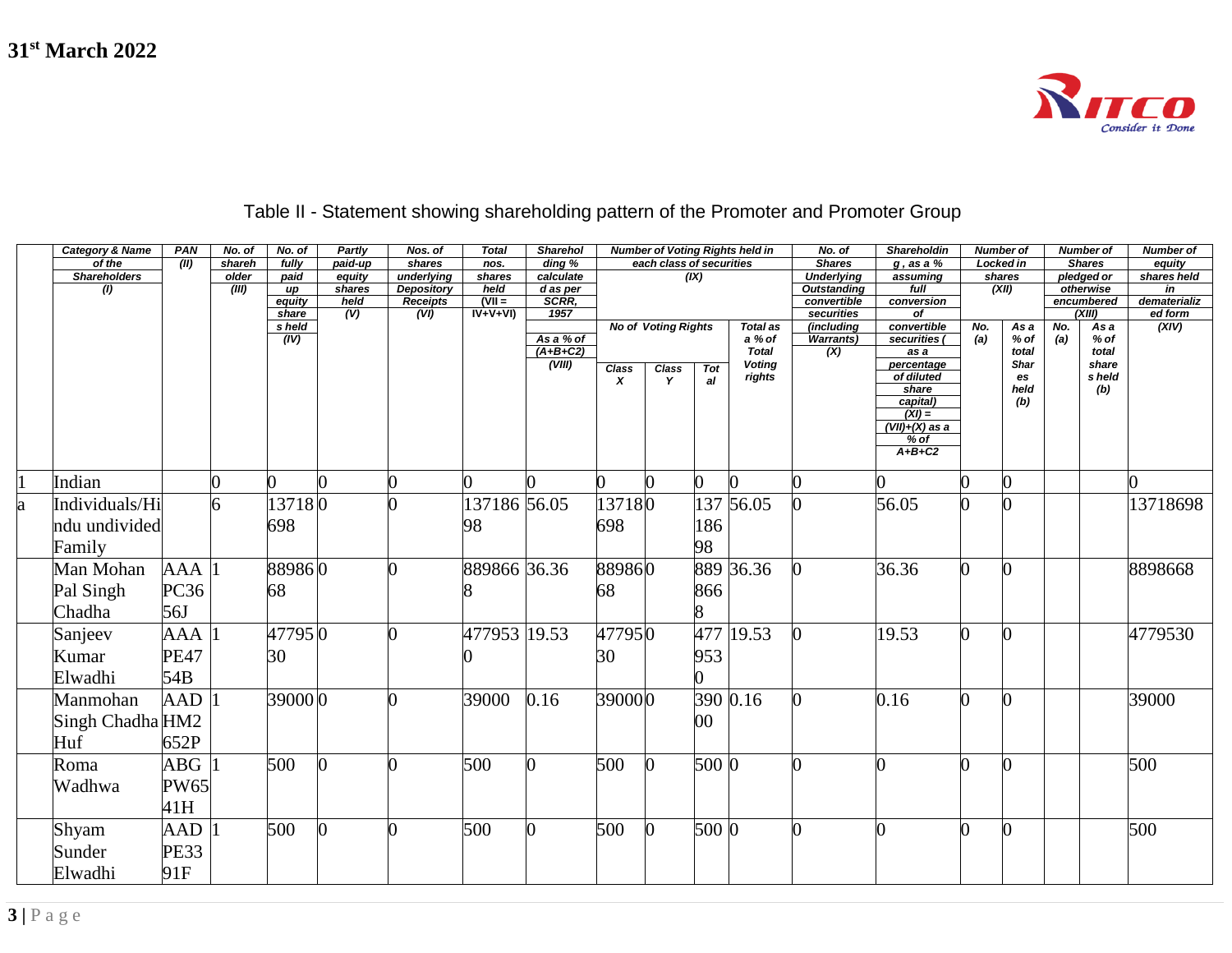

|                | Tanya                | ATTP <sub>1</sub> |                | 500    | $\Omega$ | $\bf{0}$ | 500            | 500            | $\mathbf{0}$ | 500 0 |           | $\boldsymbol{0}$ | ⋂              | 0              |                |  | 500            |
|----------------|----------------------|-------------------|----------------|--------|----------|----------|----------------|----------------|--------------|-------|-----------|------------------|----------------|----------------|----------------|--|----------------|
|                |                      | T722              |                |        |          |          |                |                |              |       |           |                  |                |                |                |  |                |
|                |                      | 2K                |                |        |          |          |                |                |              |       |           |                  |                |                |                |  |                |
| b              | Central              |                   | $\overline{0}$ | 0      |          | ∩        | $\overline{0}$ | $\overline{0}$ | n            | n.    | $\Omega$  | ∩                | ∩              | $\overline{0}$ | $\overline{0}$ |  | $\overline{0}$ |
|                | Government/          |                   |                |        |          |          |                |                |              |       |           |                  |                |                |                |  |                |
|                | <b>State</b>         |                   |                |        |          |          |                |                |              |       |           |                  |                |                |                |  |                |
|                | Government(s         |                   |                |        |          |          |                |                |              |       |           |                  |                |                |                |  |                |
|                |                      |                   |                |        |          |          |                |                |              |       |           |                  |                |                |                |  |                |
| $\mathbf{c}$   | Financial            |                   | 0              | 0      |          | n        | $\overline{0}$ | 0              | O.           | 0     | $\Omega$  | O                | 0              | $\overline{0}$ | 0              |  | $\overline{0}$ |
|                | Institutions/        |                   |                |        |          |          |                |                |              |       |           |                  |                |                |                |  |                |
|                | <b>Banks</b>         |                   |                |        |          |          |                |                |              |       |           |                  |                |                |                |  |                |
| $\mathbf d$    | Any Other            |                   |                | 415790 |          |          | 415792 16.99   | 415790         |              |       | 415 16.99 |                  | 16.99          | $\overline{0}$ | 0              |  | 4157920        |
|                | (specify)            |                   |                | 20     |          |          |                | 20             |              | 792   |           |                  |                |                |                |  |                |
|                |                      |                   |                |        |          |          |                |                |              |       |           |                  |                |                |                |  |                |
|                | <b>Bodies</b>        |                   |                | 415790 |          |          | 415792 16.99   | 415790         |              |       | 415 16.99 |                  | 16.99          | 0              | ∩              |  | 4157920        |
|                | Corporate            |                   |                | 20     |          |          | 0              | 20             |              | 792   |           |                  |                |                |                |  |                |
|                |                      |                   |                |        |          |          |                |                |              |       |           |                  |                |                |                |  |                |
|                | Ritco Leasing AAA  1 |                   |                | 415790 |          | n        | 415792 16.99   | 415790         |              |       | 415 16.99 | $\Omega$         | 16.99          | 0              | $\Omega$       |  | 4157920        |
|                | <b>And Finance</b>   | CR <sub>09</sub>  |                | 20     |          |          | 0              | 20             |              | 792   |           |                  |                |                |                |  |                |
|                | Pvt Ltd              | 86M               |                |        |          |          |                |                |              |       |           |                  |                |                |                |  |                |
|                | Sub-Total            |                   |                | 178760 |          |          | 178766 73.04   | 178760         |              |       | 178 73.04 |                  | 73.04          | $\overline{0}$ | 0              |  | 17876618       |
|                | (A)(1)               |                   |                | 618    |          |          | 18             | 618            |              | 766   |           |                  |                |                |                |  |                |
|                |                      |                   |                |        |          |          |                |                |              | 18    |           |                  |                |                |                |  |                |
| $\overline{2}$ | Foreign              |                   | O              | 0      |          |          | $\overline{0}$ | 0              |              |       | 0         |                  | 0              | 0              | $\overline{0}$ |  | $\overline{0}$ |
| a              | Individuals          |                   |                |        |          |          | 0              | n              |              |       |           |                  |                |                | 0              |  | $\Omega$       |
|                | (Non-                |                   |                |        |          |          |                |                |              |       |           |                  |                |                |                |  |                |
|                | Resident             |                   |                |        |          |          |                |                |              |       |           |                  |                |                |                |  |                |
|                | Individuals/         |                   |                |        |          |          |                |                |              |       |           |                  |                |                |                |  |                |
|                | Foreign              |                   |                |        |          |          |                |                |              |       |           |                  |                |                |                |  |                |
|                | Individuals)         |                   |                |        |          |          |                |                |              |       |           |                  |                |                |                |  |                |
| b              | Government           |                   | $\overline{0}$ | 0      |          |          | 0              | $\overline{0}$ |              |       |           |                  | $\overline{0}$ | 0              | $\overline{0}$ |  |                |
| $\mathbf{c}$   | Institutions         |                   | $\overline{0}$ | 0      |          | O        | $\overline{0}$ | 0              | 0            |       | ∩         | 0                | 0              | 0              | $\overline{0}$ |  | $\overline{0}$ |
| $\mathbf d$    | Foreign              |                   | O              |        |          |          | $\overline{0}$ | ∩              |              |       |           |                  |                | $\overline{0}$ | $\overline{0}$ |  | 0              |
|                | Portfolio            |                   |                |        |          |          |                |                |              |       |           |                  |                |                |                |  |                |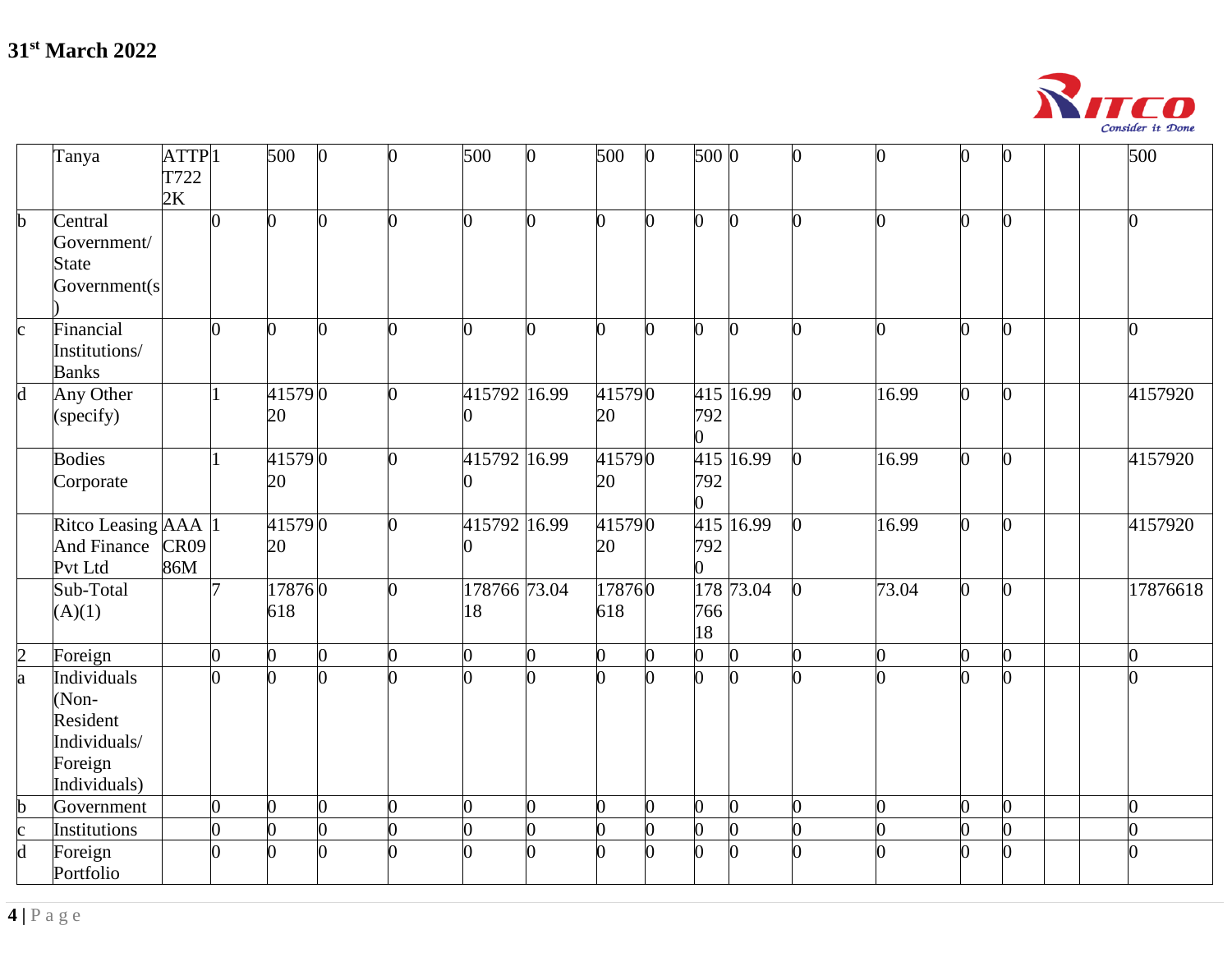

|   |                 |  |        |  |              |        |     |           |       |  |  | COINNAI H DOIN |
|---|-----------------|--|--------|--|--------------|--------|-----|-----------|-------|--|--|----------------|
|   | Investor        |  |        |  |              |        |     |           |       |  |  |                |
| e | Any Other       |  |        |  |              |        |     |           |       |  |  |                |
|   | (specify)       |  |        |  |              |        |     |           |       |  |  |                |
|   | Sub-Total       |  |        |  |              |        |     |           |       |  |  |                |
|   | (A)(2)          |  |        |  |              |        |     |           |       |  |  |                |
|   | Total           |  | 178760 |  | 178766 73.04 | 178760 |     | 178 73.04 | 73.04 |  |  | 17876618       |
|   | Shareholding    |  | 618    |  | 18           | 618    | 766 |           |       |  |  |                |
|   | of Promoter     |  |        |  |              |        | 18  |           |       |  |  |                |
|   | and Promoter    |  |        |  |              |        |     |           |       |  |  |                |
|   | Group $(A)=$    |  |        |  |              |        |     |           |       |  |  |                |
|   | $(A)(1)+(A)(2)$ |  |        |  |              |        |     |           |       |  |  |                |

Table III - Statement showing shareholding pattern of the Public shareholder

|              | Category & Name     | <b>PAN</b> | Nos. of | No. of       | Partly         | Nos. of                       | <b>Total</b>    | Sharehol          |                  |                            |     | <b>Number of Voting Rights held in</b> | No. of                     | <b>Total</b>             |     | <b>Number of</b> |              | <b>Number of</b>        | <b>Number of</b>   |
|--------------|---------------------|------------|---------|--------------|----------------|-------------------------------|-----------------|-------------------|------------------|----------------------------|-----|----------------------------------------|----------------------------|--------------------------|-----|------------------|--------------|-------------------------|--------------------|
|              | of the              | (III)      | shareh  | fully        | paid-up        | shares                        | nos.            | ding %            |                  | each class of securities   |     |                                        | <b>Shares</b>              | shareholdin              |     | Locked in        |              | <b>Shares</b>           | equity             |
|              | <b>Shareholders</b> |            | older   | paid         | equity         | underlying                    | shares          | calculate         | (IX)             |                            |     |                                        | <b>Underlying</b>          | $g$ , as a $%$           |     | shares           |              | pledged or              | shares held        |
|              | (1)                 |            | (III)   | иp<br>equity | shares<br>held | Depository<br><b>Receipts</b> | held<br>$VII =$ | d as per<br>SCRR, |                  |                            |     |                                        | Outstanding<br>convertible | assuming<br>full         |     | (XII)            |              | otherwise<br>encumbered | in<br>dematerializ |
|              |                     |            |         | share        | (V)            | (VI)                          | $IV + V + VI$   | 1957              |                  |                            |     |                                        | securities                 | conversion               |     |                  |              | (XIII)                  | ed form            |
|              |                     |            |         | s held       |                |                               |                 | As a % of         |                  | <b>No of Voting Rights</b> |     | Total as                               | (including                 | оf                       | No. | As a             | No.          | As a                    | (XIV)              |
|              |                     |            |         | (IV)         |                |                               |                 | $(A+B+C2)$        |                  |                            |     | a % of                                 | <b>Warrants)</b>           | convertible              | (a) | % of             | (No          | % of                    |                    |
|              |                     |            |         |              |                |                               |                 | VIII              |                  |                            |     | <b>Total</b>                           | (X)                        | securities               |     | total            | $\mathbf{t}$ | total                   |                    |
|              |                     |            |         |              |                |                               |                 |                   | Class            | Class                      | Tot | <b>Voting</b>                          |                            | (as a                    |     | <b>Shar</b>      | ap           | share                   |                    |
|              |                     |            |         |              |                |                               |                 |                   | $\boldsymbol{x}$ | Y                          | al  | rights                                 |                            | percentage<br>of diluted |     | es<br>held       | pli<br>ca    | s held<br>(Not          |                    |
|              |                     |            |         |              |                |                               |                 |                   |                  |                            |     |                                        |                            | share                    |     | (b)              | ble          | applic                  |                    |
|              |                     |            |         |              |                |                               |                 |                   |                  |                            |     |                                        |                            | capital)                 |     |                  |              | able)                   |                    |
|              |                     |            |         |              |                |                               |                 |                   |                  |                            |     |                                        |                            | (XI)                     |     |                  | (a)          | (b)                     |                    |
|              | Institutions        |            |         |              |                |                               |                 |                   |                  |                            |     |                                        |                            |                          |     |                  |              |                         |                    |
| а            | Mutual              |            |         |              |                |                               |                 |                   |                  |                            |     |                                        |                            |                          |     |                  |              |                         |                    |
|              | Funds/              |            |         |              |                |                               |                 |                   |                  |                            |     |                                        |                            |                          |     |                  |              |                         |                    |
|              |                     |            |         |              |                |                               |                 |                   |                  |                            |     |                                        |                            |                          |     |                  |              |                         |                    |
| b            | Venture             |            |         |              |                |                               |                 |                   |                  |                            |     |                                        |                            |                          |     |                  |              |                         |                    |
|              | Capital Funds       |            |         |              |                |                               |                 |                   |                  |                            |     |                                        |                            |                          |     |                  |              |                         |                    |
| $\mathbf{c}$ | Alternate           |            |         |              |                |                               |                 |                   |                  |                            |     |                                        |                            |                          |     |                  |              |                         |                    |
|              |                     |            |         |              |                |                               |                 |                   |                  |                            |     |                                        |                            |                          |     |                  |              |                         |                    |
|              | Investment          |            |         |              |                |                               |                 |                   |                  |                            |     |                                        |                            |                          |     |                  |              |                         |                    |
|              | Funds               |            |         |              |                |                               |                 |                   |                  |                            |     |                                        |                            |                          |     |                  |              |                         |                    |
| $\mathsf d$  | Foreign             |            |         |              |                |                               |                 |                   |                  |                            |     |                                        |                            |                          |     | ∩                |              |                         |                    |
|              | Venture             |            |         |              |                |                               |                 |                   |                  |                            |     |                                        |                            |                          |     |                  |              |                         |                    |
|              | Capital             |            |         |              |                |                               |                 |                   |                  |                            |     |                                        |                            |                          |     |                  |              |                         |                    |
|              | Investors           |            |         |              |                |                               |                 |                   |                  |                            |     |                                        |                            |                          |     |                  |              |                         |                    |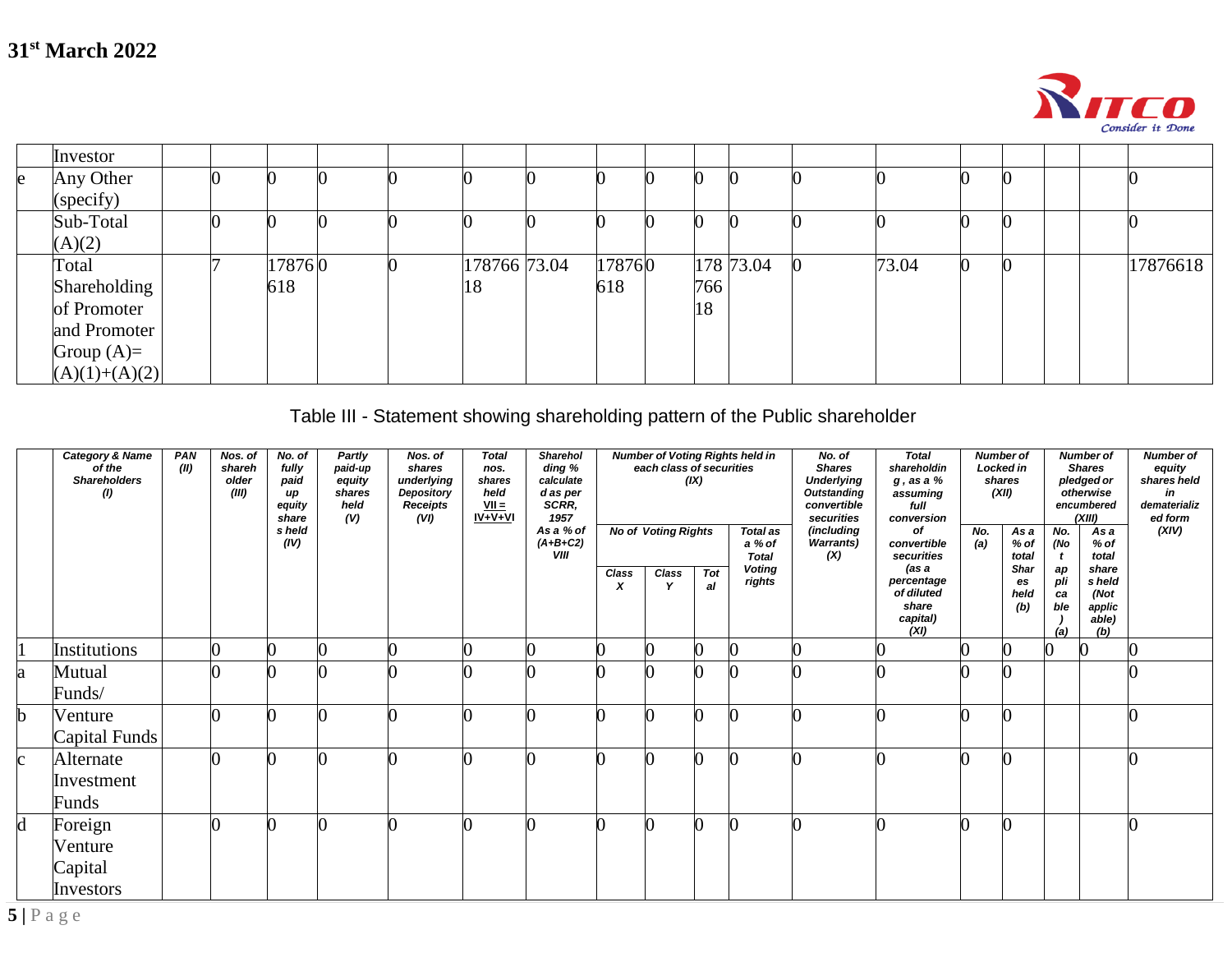

| e              | Foreign         | $\overline{0}$ | $\Omega$       | O. | 0            | 0              | $\overline{0}$ | 0              | O  | $\overline{0}$ | $\Omega$     | 0              | n     | $\boldsymbol{0}$ | 0              |                |         |
|----------------|-----------------|----------------|----------------|----|--------------|----------------|----------------|----------------|----|----------------|--------------|----------------|-------|------------------|----------------|----------------|---------|
|                | Portfolio       |                |                |    |              |                |                |                |    |                |              |                |       |                  |                |                |         |
|                | Investors       |                |                |    |              |                |                |                |    |                |              |                |       |                  |                |                |         |
|                | Financial       | 0              | n              | O. | <sup>0</sup> | 0              | $\overline{0}$ | $\Omega$       | ∩  | $\overline{0}$ | n.           | 0              | n     | 0                | $\overline{0}$ |                |         |
|                | Institutions/   |                |                |    |              |                |                |                |    |                |              |                |       |                  |                |                |         |
|                | <b>Banks</b>    |                |                |    |              |                |                |                |    |                |              |                |       |                  |                |                |         |
| g              | Insurance       | $\overline{0}$ | $\overline{0}$ | 0  | $\Omega$     | $\overline{0}$ | $\overline{0}$ | 0              | O. | $\overline{0}$ | 0            | $\overline{0}$ | O     | $\overline{0}$   | $\overline{0}$ |                | 0       |
|                | Companies       |                |                |    |              |                |                |                |    |                |              |                |       |                  |                |                |         |
| h              | Provident       | 0              | ∩              | O. |              | 0              | $\overline{0}$ | n              |    | $\overline{0}$ | <sub>0</sub> | 0              | O     | $\overline{0}$   | $\overline{0}$ |                |         |
|                | Funds/          |                |                |    |              |                |                |                |    |                |              |                |       |                  |                |                |         |
|                | Pension         |                |                |    |              |                |                |                |    |                |              |                |       |                  |                |                |         |
|                | Funds           |                |                |    |              |                |                |                |    |                |              |                |       |                  |                |                |         |
|                | Any Other       | n.             | n              | n  |              | $\overline{0}$ | $\overline{0}$ | $\overline{0}$ |    | $\overline{0}$ | 0            | O.             | n     | $\overline{0}$   | $\overline{0}$ |                |         |
|                | (specify)       |                |                |    |              |                |                |                |    |                |              |                |       |                  |                |                |         |
|                | Sub-Total       | O.             | ∩              |    |              | 0              | $\overline{0}$ |                |    | 0              | O.           | 0              | 0     | 0                | $\overline{0}$ |                |         |
|                | (B)(1)          |                |                |    |              |                |                |                |    |                |              |                |       |                  |                |                |         |
| $\overline{2}$ | Central         | 0              | <sup>0</sup>   | 0  | 0            | 0              | $\overline{0}$ | $\Omega$       |    | $\overline{0}$ | O            | O.             | O     | 0                | $\overline{0}$ |                |         |
|                | Government/     |                |                |    |              |                |                |                |    |                |              |                |       |                  |                |                |         |
|                | <b>State</b>    |                |                |    |              |                |                |                |    |                |              |                |       |                  |                |                |         |
|                | Government(s)   |                |                |    |              |                |                |                |    |                |              |                |       |                  |                |                |         |
|                | )/ President of |                |                |    |              |                |                |                |    |                |              |                |       |                  |                |                |         |
|                | India           |                |                |    |              |                |                |                |    |                |              |                |       |                  |                |                |         |
|                | Sub-Total       | b.             | n              | n. | n            | 0              | $\overline{0}$ | b              |    | $\Omega$       | <sub>0</sub> | O.             | b     | $\overline{0}$   | $\Omega$       |                |         |
|                | (B)(2)          |                |                |    |              |                |                |                |    |                |              |                |       |                  |                |                |         |
| $\beta$        | Non-            | 0              | $\Omega$       | n  |              | 0              | $\overline{0}$ | 0              |    | $\overline{0}$ | <sub>0</sub> | 0              | 0     | $\overline{0}$   | $\overline{0}$ | $\overline{0}$ |         |
|                | institutions    |                |                |    |              |                |                |                |    |                |              |                |       |                  |                |                |         |
| a              | Individuals -   | 499            | 546560         |    |              | 546560 22.33   |                | 546560         |    |                | 546 22.33    | 0              | 22.33 | $\overline{0}$   | 0              | $\overline{0}$ | 5465600 |
|                |                 |                | 00             |    |              |                |                | 00             |    | 560            |              |                |       |                  |                |                |         |
|                |                 |                |                |    |              |                |                |                |    | 0              |              |                |       |                  |                |                |         |
|                | Individual      | 465            | 158080         |    |              | 158080 6.46    |                | 158080         |    |                | 158 6.46     | 0              | 6.46  | $\overline{0}$   | $\overline{0}$ |                | 1580800 |
|                | shareholders    |                | $00\,$         |    |              |                |                | 00             |    | 080            |              |                |       |                  |                |                |         |
|                | holding         |                |                |    |              |                |                |                |    | 0              |              |                |       |                  |                |                |         |
|                | nominal share   |                |                |    |              |                |                |                |    |                |              |                |       |                  |                |                |         |
|                | capital up to   |                |                |    |              |                |                |                |    |                |              |                |       |                  |                |                |         |
|                |                 |                |                |    |              |                |                |                |    |                |              |                |       |                  |                |                |         |
|                | 6 Page          |                |                |    |              |                |                |                |    |                |              |                |       |                  |                |                |         |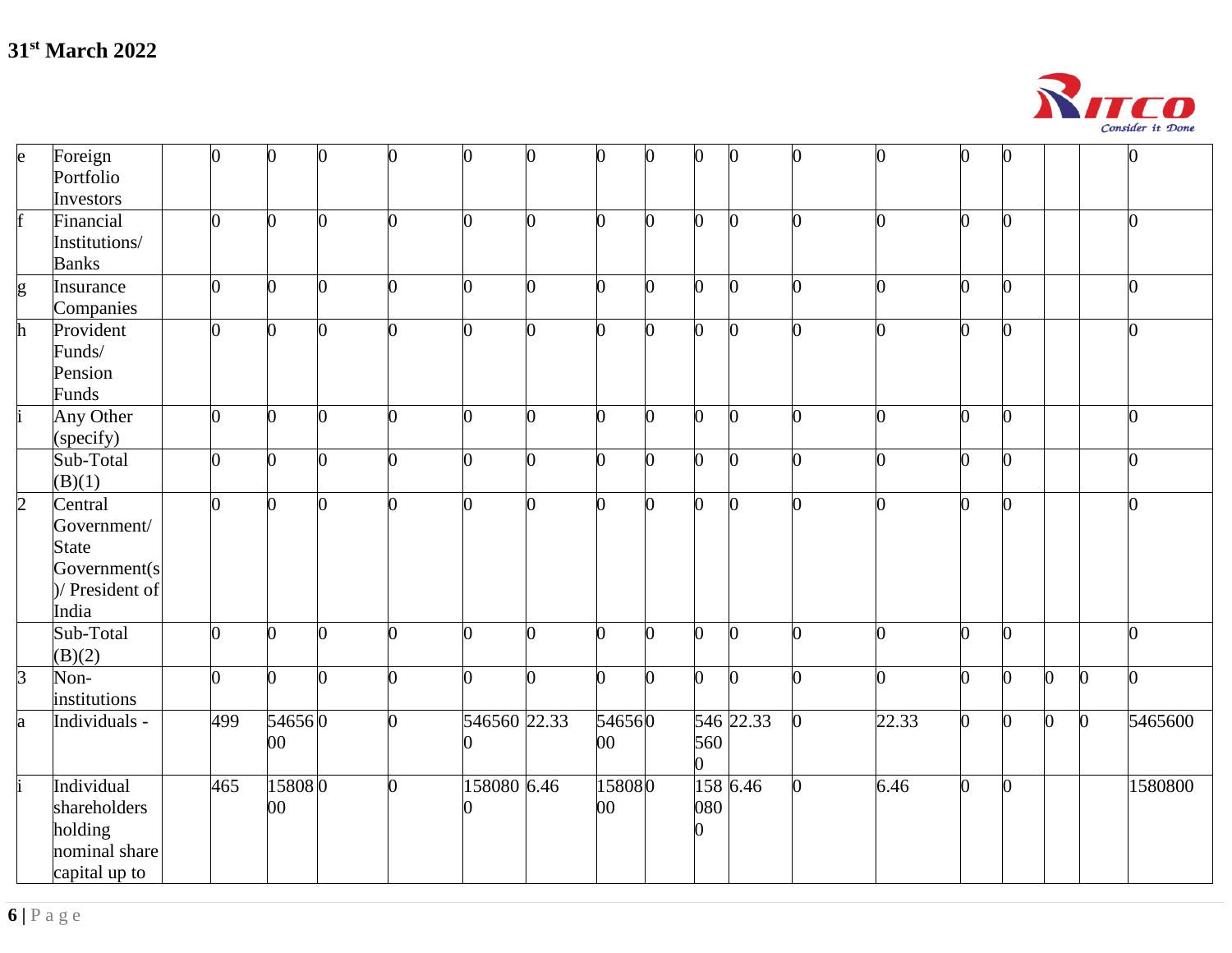

|             | Rs. 2 lakhs.     |                      |    |        |   |   |              |      |        |    |                      |           |   |       |          |              |         |
|-------------|------------------|----------------------|----|--------|---|---|--------------|------|--------|----|----------------------|-----------|---|-------|----------|--------------|---------|
| ii          | Individual       |                      | 34 | 388480 |   | 0 | 388480 15.87 |      | 388480 |    |                      | 388 15.87 | 0 | 15.87 | ∩        | n            | 3884800 |
|             | shareholders     |                      |    | 00     |   |   |              |      | 00     |    | 480                  |           |   |       |          |              |         |
|             | holding          |                      |    |        |   |   |              |      |        |    |                      |           |   |       |          |              |         |
|             | nominal share    |                      |    |        |   |   |              |      |        |    |                      |           |   |       |          |              |         |
|             | capital in       |                      |    |        |   |   |              |      |        |    |                      |           |   |       |          |              |         |
|             | excess of Rs.    |                      |    |        |   |   |              |      |        |    |                      |           |   |       |          |              |         |
|             | 2 lakhs.         |                      |    |        |   |   |              |      |        |    |                      |           |   |       |          |              |         |
|             | Deepinder        | $\overline{ABIP}$  1 |    | 393600 |   | 0 | 393600 1.61  |      | 393600 |    |                      | 393 1.61  | 0 | 1.61  | 0        | <sub>0</sub> | 393600  |
|             | Singh            | P4724                |    |        |   |   |              |      |        |    | 600                  |           |   |       |          |              |         |
|             | Poonian          |                      |    |        |   |   |              |      |        |    |                      |           |   |       |          |              |         |
|             | Tushar           | AEBP <sub>1</sub>    |    | 667200 |   | 0 | 667200 2.73  |      | 667200 |    |                      | 667 2.73  | 0 | 2.73  | 0        | n            | 667200  |
|             | Rameshchand M727 |                      |    |        |   |   |              |      |        |    | 200                  |           |   |       |          |              |         |
|             | ra Mehta         | 7C                   |    |        |   |   |              |      |        |    |                      |           |   |       |          |              |         |
|             | Vikram Singh AXA |                      |    | 683200 |   | 0 | 683200 2.79  |      | 683200 |    |                      | 683 2.79  | 0 | 2.79  | n        | n            | 683200  |
|             |                  | <b>PS85</b>          |    |        |   |   |              |      |        |    | 200                  |           |   |       |          |              |         |
|             |                  | 09F                  |    |        |   |   |              |      |        |    |                      |           |   |       |          |              |         |
| $\mathbf b$ | <b>NBFCs</b>     |                      |    |        |   | 0 | n            | ∩    |        | U  | $\Omega$             |           |   | n     | $\Omega$ |              | ∩       |
|             | registered       |                      |    |        |   |   |              |      |        |    |                      |           |   |       |          |              |         |
|             | with RBI         |                      |    |        |   |   |              |      |        |    |                      |           |   |       |          |              |         |
| $\mathbf c$ | Employee         |                      |    |        | ሰ | 0 | U            | ∩    | ∩      | U  | ∩                    | $\Omega$  | ∩ | 0     | O        | n            | ∩       |
|             | <b>Trusts</b>    |                      |    |        |   |   |              |      |        |    |                      |           |   |       |          |              |         |
| $\mathbf d$ | Overseas         |                      |    |        |   | 0 | 0            | 0    | 0      | O. | 0                    | b         | ∩ | 0     | 0        | 0            | 0       |
|             | Depositories     |                      |    |        |   |   |              |      |        |    |                      |           |   |       |          |              |         |
|             | (holding DRs)    |                      |    |        |   |   |              |      |        |    |                      |           |   |       |          |              |         |
|             | (balancing       |                      |    |        |   |   |              |      |        |    |                      |           |   |       |          |              |         |
|             | figure)          |                      |    |        |   |   |              |      |        |    |                      |           |   |       |          |              |         |
| le          | Any Other        |                      | 81 | 113440 |   |   | 113440 4.63  |      | 113440 |    |                      | 113 4.63  | 0 | 4.63  | O        | n            | 1134400 |
|             | (specify)        |                      |    | 00     |   |   |              |      | 00     |    | 440                  |           |   |       |          |              |         |
|             |                  |                      |    |        |   |   |              |      |        |    |                      |           |   |       |          |              |         |
|             | <b>HUF</b>       |                      | 46 | 292800 |   | 0 | 292800 1.2   |      | 292800 |    | $\overline{292}$ 1.2 |           | 0 | 1.2   | 0        | n            | 292800  |
|             |                  |                      |    |        |   |   |              |      |        |    | 800                  |           |   |       |          |              |         |
|             | Non-Resident     |                      | R  | 8000   | n | 0 | 8000         | 0.03 | 8000 0 |    |                      | 800 0.03  | 0 | 0.03  | 0        | U            | 8000    |
|             | Indian (NRI)     |                      |    |        |   |   |              |      |        |    |                      |           |   |       |          |              |         |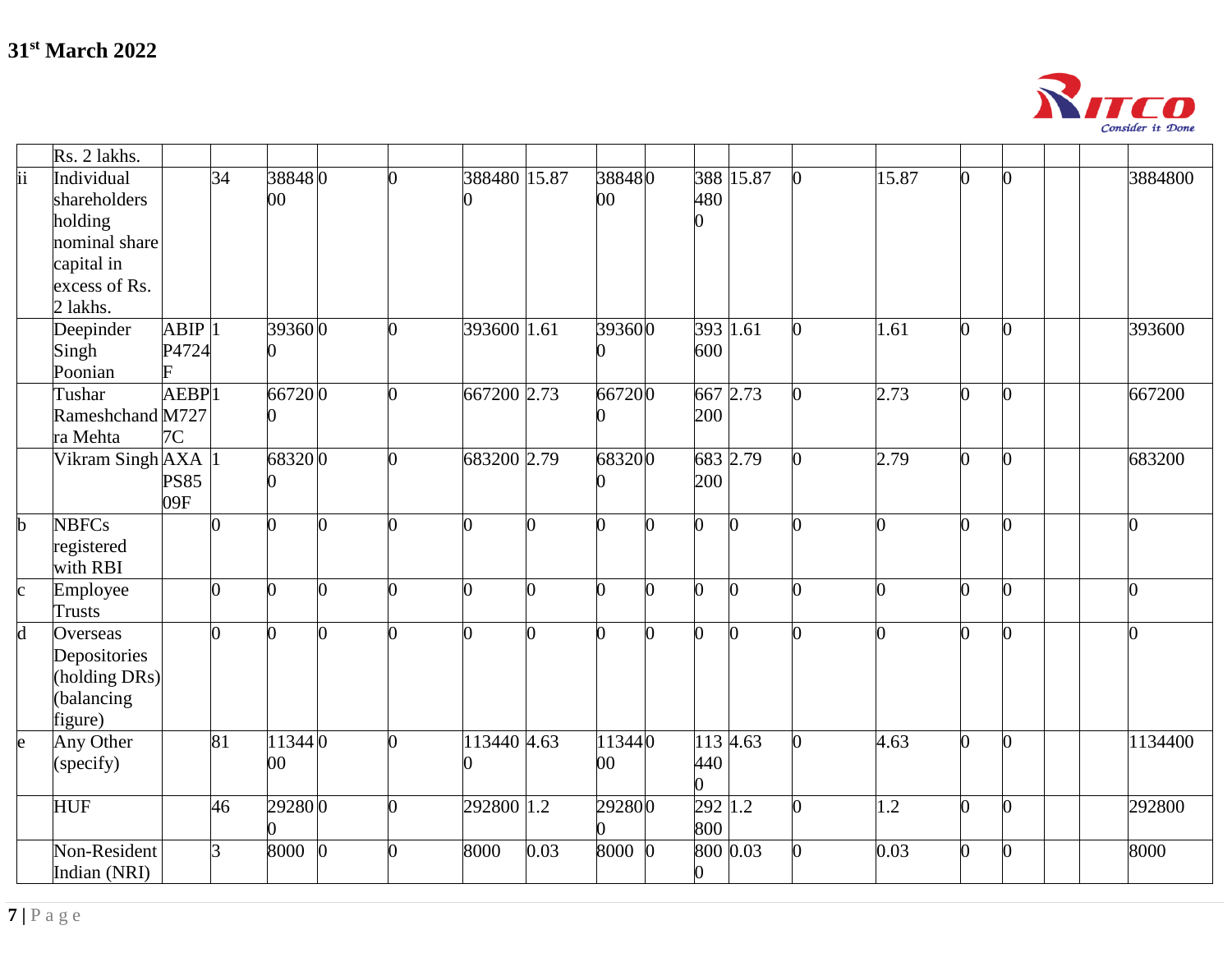

|                                                                               |     |               |  |              |      |                  |        |           |       |  | COIMMOI II DOIN |
|-------------------------------------------------------------------------------|-----|---------------|--|--------------|------|------------------|--------|-----------|-------|--|-----------------|
| Non-Resident<br>Indian (NRI)                                                  | 6   | 112000        |  | 11200        | 0.05 | 112000           | $00\,$ | 112 0.05  | 0.05  |  | 11200           |
| <b>LLP</b>                                                                    |     | 140800        |  | 140800 0.58  |      | 140800           | 800    | 140 0.58  | 0.58  |  | 140800          |
| Clearing<br>member                                                            |     | 6400          |  | 6400         | 0.03 | 6400             |        | 640 0.03  | 0.03  |  | 6400            |
| <b>Bodies</b><br>Corporate                                                    | 21  | 675200        |  | 675200 2.76  |      | 675200           | 200    | 675 2.76  | 2.76  |  | 675200          |
| Sub-Total<br>(B)(3)                                                           | 580 | 66000 0<br>00 |  | 660000 26.96 |      | 660000<br>00     | 000    | 660 26.96 | 26.96 |  | 6600000         |
| <b>Total Public</b><br>Shareholding<br>$(B)=$<br>$(B)(1)+(B)(2)$<br>$+(B)(3)$ | 580 | 66000 0<br>00 |  | 660000 26.96 |      | 660000<br>$00\,$ | 000    | 660 26.96 | 26.96 |  | 6600000         |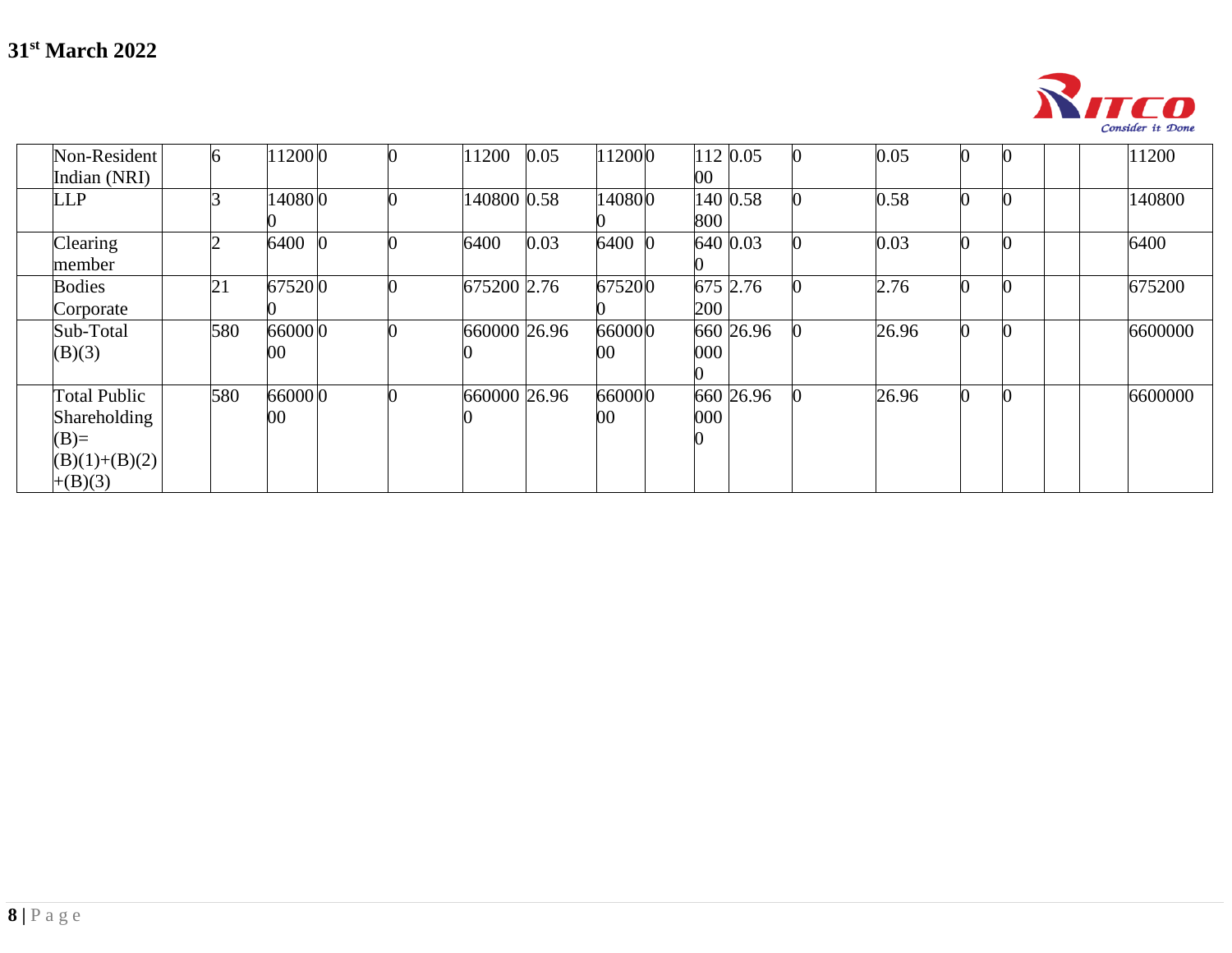

|                | <b>Category &amp; Name</b> | PAN  | No. of   | No. of          | Partly      | Nos. of                 | Total no.          | <b>Sharehol</b>        |       |                            |     | <b>Number of Voting Rights held in</b> | No. of                    | <b>Total</b>        |     | <b>Number of</b> |           | <b>Number of</b>     | <b>Number of</b>        |
|----------------|----------------------------|------|----------|-----------------|-------------|-------------------------|--------------------|------------------------|-------|----------------------------|-----|----------------------------------------|---------------------------|---------------------|-----|------------------|-----------|----------------------|-------------------------|
|                | of the                     | (II) | shareh   | fully           | paid-up     | shares                  | shares             | $\overline{ding} \ \%$ |       | each class of securities   |     |                                        | <b>Shares</b>             | shareholdin         |     | Locked in        |           | <b>Shares</b>        | equity                  |
|                | <b>Shareholders</b>        |      | older    | paid            | equity      | underlying              | held               | calculate              |       |                            | (X) |                                        | <b>Underlying</b>         | $g$ , as a $%$      |     | shares           |           | pledged or           | shares held             |
|                | (1)                        |      | (III)    | up              | shares      | <b>Depository</b>       | $N =$<br>$IV+V+VI$ | d as per<br>SCRR,      |       |                            |     |                                        | <b>Outstanding</b>        | assuming            |     | (XII)            |           | otherwise            | in                      |
|                |                            |      |          | equity<br>share | held<br>(V) | <b>Receipts</b><br>(VI) |                    | 1957                   |       |                            |     |                                        | convertible<br>securities | full<br>conversion  |     |                  |           | encumbered<br>(XIII) | dematerializ<br>ed form |
|                |                            |      |          | s held          |             |                         |                    | As a % of              |       | <b>No of Voting Rights</b> |     | <b>Total as</b>                        | (including                | of                  | No. | $\overline{Asa}$ | No.       | As a                 | (XIV)                   |
|                |                            |      |          | (IV)            |             |                         |                    | $(A+B+C2)$             |       |                            |     | a % of                                 | <b>Warrants)</b>          | convertible         |     | $%$ of           | (No       | % of                 | (Not)                   |
|                |                            |      |          |                 |             |                         |                    | (VIII)                 |       |                            |     | <b>Total</b>                           | $\overline{(\mathsf{X})}$ | securities (        |     | total            |           | total                | Applicable)             |
|                |                            |      |          |                 |             |                         |                    |                        | Class | Class                      | Tot | <b>Voting</b>                          |                           | as a                |     | <b>Shar</b>      | ap<br>pli | share                |                         |
|                |                            |      |          |                 |             |                         |                    |                        | x     |                            | al  | rights                                 |                           | percentage          |     | es               |           | s held               |                         |
|                |                            |      |          |                 |             |                         |                    |                        |       |                            |     |                                        |                           | of diluted<br>share |     | held             | ca        | (Not                 |                         |
|                |                            |      |          |                 |             |                         |                    |                        |       |                            |     |                                        |                           | capital)            |     |                  | ble       | applic<br>able)      |                         |
|                |                            |      |          |                 |             |                         |                    |                        |       |                            |     |                                        |                           | $\overline{(X)}$    |     |                  |           |                      |                         |
|                | Custodian/DR<br>Holder     |      | $\bf{0}$ |                 |             |                         |                    |                        |       |                            |     |                                        |                           |                     |     |                  |           |                      |                         |
|                |                            |      |          |                 |             |                         |                    | 0                      |       |                            |     |                                        |                           |                     |     |                  |           |                      |                         |
| $\overline{c}$ | Employee                   |      |          |                 |             |                         |                    |                        |       |                            |     |                                        |                           |                     |     |                  |           |                      |                         |
|                | <b>Benefit Trust</b>       |      |          |                 |             |                         |                    |                        |       |                            |     |                                        |                           |                     |     |                  |           |                      |                         |
|                | (under SEBI                |      |          |                 |             |                         |                    |                        |       |                            |     |                                        |                           |                     |     |                  |           |                      |                         |
|                |                            |      |          |                 |             |                         |                    |                        |       |                            |     |                                        |                           |                     |     |                  |           |                      |                         |
|                | (Share based               |      |          |                 |             |                         |                    |                        |       |                            |     |                                        |                           |                     |     |                  |           |                      |                         |
|                | Employee                   |      |          |                 |             |                         |                    |                        |       |                            |     |                                        |                           |                     |     |                  |           |                      |                         |
|                |                            |      |          |                 |             |                         |                    |                        |       |                            |     |                                        |                           |                     |     |                  |           |                      |                         |
|                | Benefit)                   |      |          |                 |             |                         |                    |                        |       |                            |     |                                        |                           |                     |     |                  |           |                      |                         |
|                | Regulations,               |      |          |                 |             |                         |                    |                        |       |                            |     |                                        |                           |                     |     |                  |           |                      |                         |
|                |                            |      |          |                 |             |                         |                    |                        |       |                            |     |                                        |                           |                     |     |                  |           |                      |                         |
|                | 2014)                      |      |          |                 |             |                         |                    |                        |       |                            |     |                                        |                           |                     |     |                  |           |                      |                         |
|                | <b>Total Non-</b>          |      |          |                 |             |                         |                    | 0                      |       |                            |     |                                        |                           |                     |     |                  | 0         | 0                    |                         |
|                | Promoter-                  |      |          |                 |             |                         |                    |                        |       |                            |     |                                        |                           |                     |     |                  |           |                      |                         |
|                | Non Public                 |      |          |                 |             |                         |                    |                        |       |                            |     |                                        |                           |                     |     |                  |           |                      |                         |
|                |                            |      |          |                 |             |                         |                    |                        |       |                            |     |                                        |                           |                     |     |                  |           |                      |                         |
|                | Shareholding               |      |          |                 |             |                         |                    |                        |       |                            |     |                                        |                           |                     |     |                  |           |                      |                         |
|                | $(C)=$                     |      |          |                 |             |                         |                    |                        |       |                            |     |                                        |                           |                     |     |                  |           |                      |                         |
|                | $(C)(1)+(C)(2)$            |      |          |                 |             |                         |                    |                        |       |                            |     |                                        |                           |                     |     |                  |           |                      |                         |

## Table IV - Statement showing shareholding pattern of the Non Promoter- Non Public shareholder

Table V - Statement showing shareholding pattern of the Significant Beneficiary Owner (SBO)

|  | <b>Name</b> | <b>PAN</b> | t No. in<br>rasspor | <b>Nationality</b> | a/exercise of right of the SBO in<br>. whether direct or indirect*<br>Details of holding<br>e reportina company.<br>ı the | Date of<br>→f creation |
|--|-------------|------------|---------------------|--------------------|---------------------------------------------------------------------------------------------------------------------------|------------------------|
|  |             |            |                     |                    |                                                                                                                           |                        |